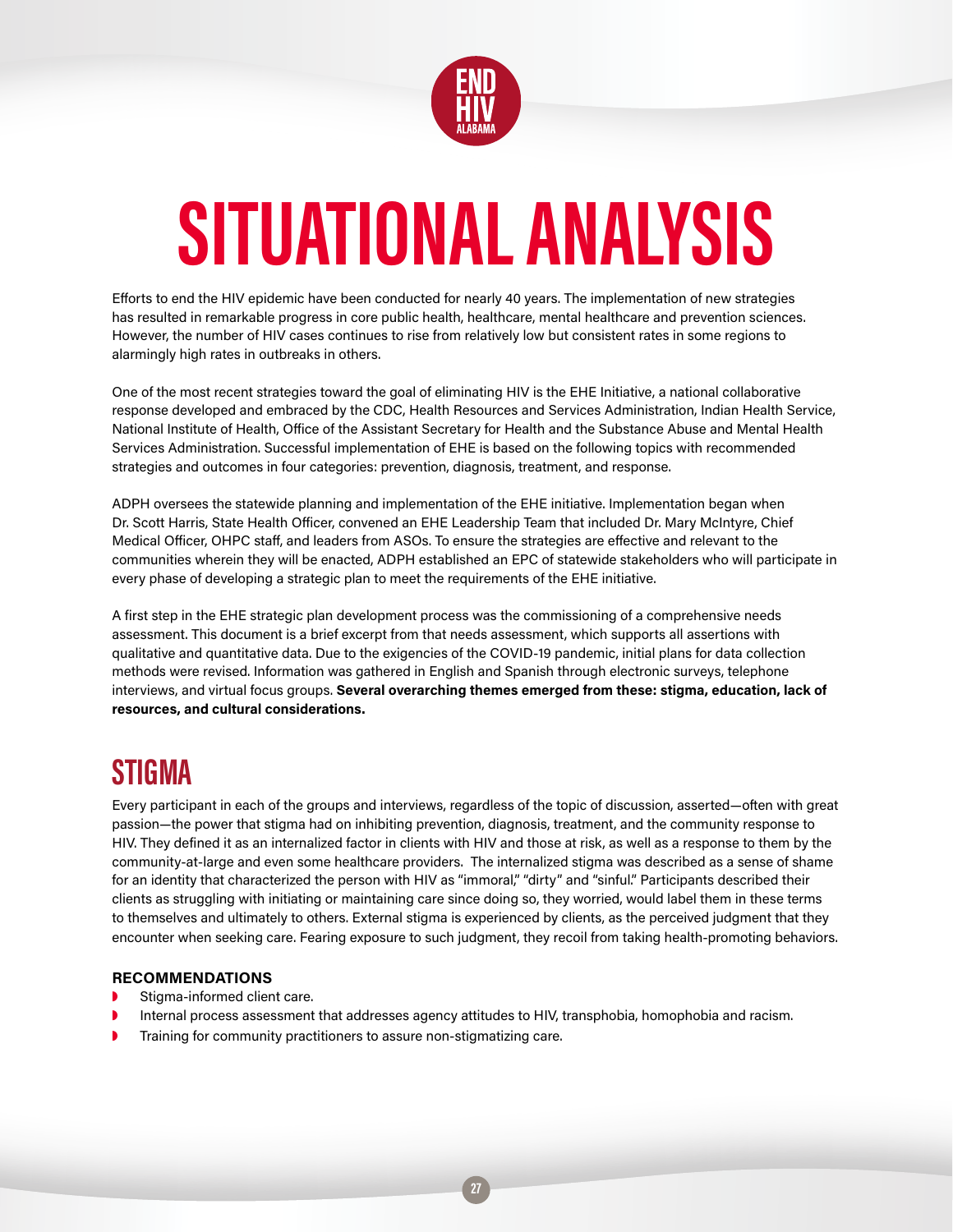

## **EDUCATION**

Like stigma, "education" emerged in every group and interview and was seen as an important intervention to counter stigma. The respondents defined education as disseminating accurate, thorough, and culturally relevant HIV-related information about prevention and treatment. Within the general populace, respondents noted that residents were grossly misinformed about basic details of HIV as a disease, woefully underestimated their personal risk, and were uninformed or misinformed about effective prevention measures. They concurred that the starting point in overcoming this was universal, standardized school-based sex education throughout the state. Beyond that, the respondents expressed concerns about how community members acquired information.

Most people with access to primary care would approach their physicians for information, however, as respondents indicated, these practitioners may not be equipped to provide the best data. Clinicians may underestimate risk in their patients or be insufficiently apprised of the protocols associated with PrEP and ART. Every one of the challenges facing PWH or those at risk is exacerbated in rural areas.

#### **RECOMMENDATIONS**

- ◗ Provide bio-psychosocial and intersectional components of health and health disparities.
- ◗ Enact best practices and provide gender-affirming care.
- ◗ Normalize and de-stigmatize prevention and treatment.
- ◗ Conduct an accurate, normalizing risk assessment.

# **LACK OF RESOURCES**

As with the themes already presented, the lack of resources pervades every aspect of the HIV prevention and treatment milieu. The community-at-large, agencies and individuals are all confronted by financial limitations and other resources that can grievously affect the efforts to eliminate HIV. These situations create disparities in health outcomes intersectional in etiology as they have rarely been more obvious. States that expanded Medicaid under the Affordable Care Act improved access, while those who did not saw needs increasing. Alabama falls in the latter category.

Respondents spoke of vast swaths of the state with few HIV-related service providers. For example, they indicated that adolescents need to travel as much as 35 miles for services in some parts of the state. PrEP clinics are few in the state, and as discussed in the sections above, some clinics face threats of closure because of a lack of community financial or cultural support. At the individual level, many clients struggle with a significant lack of financial resources.

The constellation above forces people to prioritize among difficult choices, and when that happens, healthcare is usually de-emphasized in favor of feeding a family and paying rent. Providers repeatedly noted the financial burden to clients as a barrier to treatment and prevention. Lack of transportation was also cited as a barrier by many participants, especially those who live in rural areas. They expressed frustration that their clients who might benefit from PrEP or ART often go without because of cost, even though they may be eligible for discounted medication programs but are unaware of them.

#### **RECOMMENDATIONS**

- ◗ Increased allocation at the state and local levels to re-establish a stronger public health infrastructure.
- ◗ Increased collaboration among agencies to improve efficiencies and coordinate services.
- ◗ Increased access to clients to programs that provide financial literacy training, employment services, and program eligibility assessment.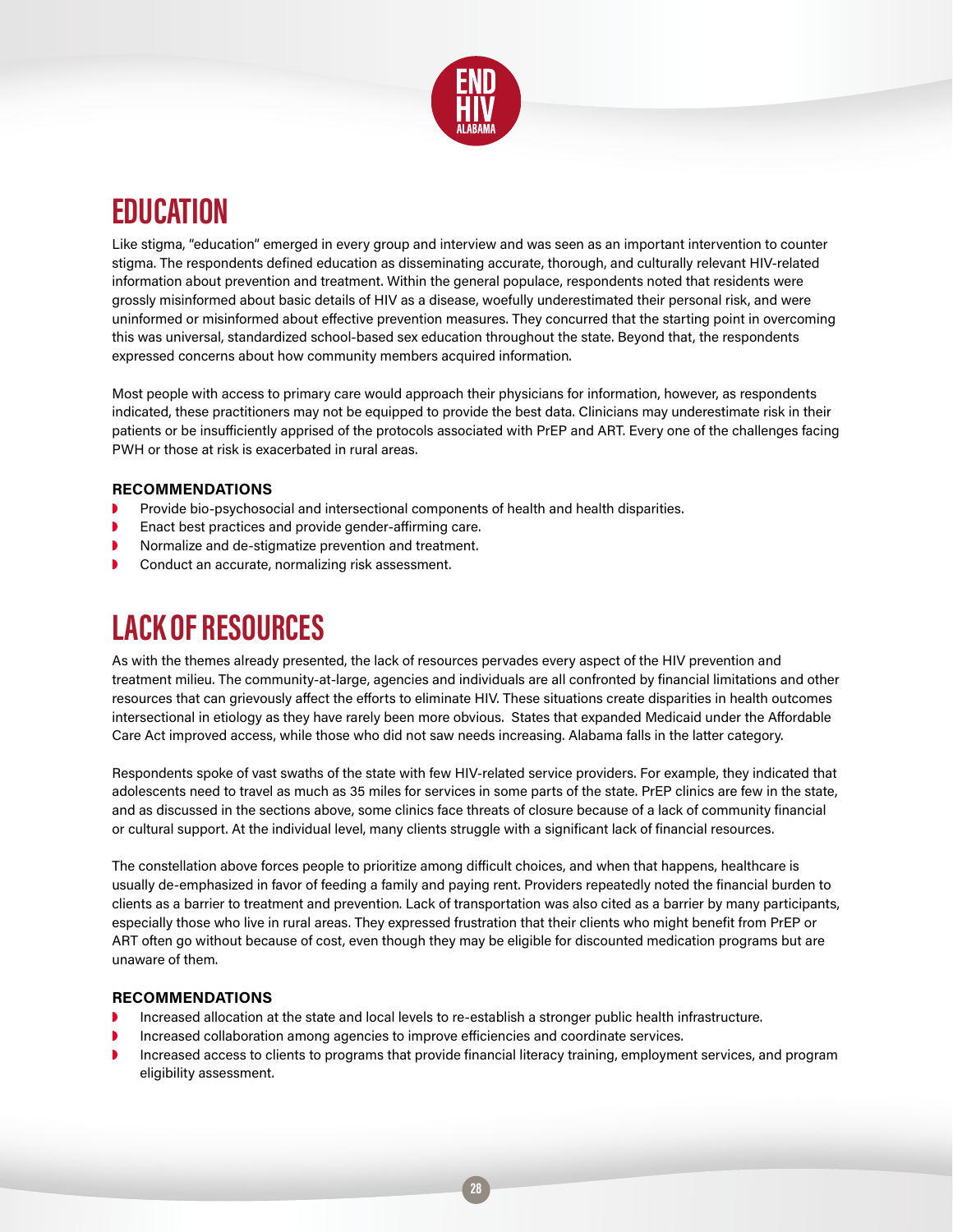

# **CULTURAL CONSIDERATIONS**

As with stigma, discussions of the need for culturally-appropriate service provision were a recurring theme among the groups' respondents, interviews and surveys. The lack of such services was among the most relevant and impactful barrier. African-American and other Black respondents echoed this observation and stressed that in HIV prevention and care, persistent race-based health disparities are most apparent. They cited numerous examples of research reporting the consistent pattern of poorer health outcomes found among African Americans. The disparities and lack of culturally-sensitive care are multiplied when the African-American client is LGBTQ+ and care can be complicated and compromised by homophobia and transphobia.

#### **RECOMMENDATIONS**

- ◗ Review and revise agency or clinic procedures and practices to assure that they are free of conditions that would compromise care based on racial bias or discrimination.
- ◗ Provide ongoing screening of clients to help them identify and address the bio-psychosocial and intersectional components of health and health disparities.
- Provide information and referral to agencies and services that can assist clients, when necessary.

A more detailed discussion of the issues faced by Spanish-speaking respondents and people with transgender experience is found in the Special Topics sections of this report. **The next sections present the findings related to the four EHE categories that are intended to inform the strategies to end the HIV epidemic: prevention, diagnosis, treatment and response.**



Despite extraordinary advances over the course of the HIV epidemic in understanding the biopsychosocial factors associated with HIV risk, cases continue to rise. The needs assessment queried respondents on the following topics related to prevention:

- 1. General strategies that support HIV prevention
- 2. Barriers to prevention
- 3. Risk assessment
- 4. PrEP
- 5. SSP

As reflected in the discussion in the previous section, providers offered that prevention efforts for those at risk for HIV will be enhanced by implementing whatever strategies can be harnessed to:

- **▶ Reduce stigmatizing.**
- ◗ Improve access to accurate, culturally-appropriate, timely information about sexual health information and HIV.
- ◗ Increase the resource base for public health, agencies and individuals.
- Culturally-appropriate care.

Within these admittedly global suggestions, the respondents provided specifics as discussed below. These themes will be repeated throughout the document.

Among the most frequently recurring suggestions were that HIV testing needed to be more widely available in more venues in every community. The community needs more information about HIV in general and prevention methods. To facilitate these suggestions, respondents stressed that testing needed to be normalized by inclusion in more contact points between the public and healthcare providers. Advance testing required more health-related marketing. Another strategy proposed by a healthcare provider was the possibility of more frequent contacts between persons-at-risk and their providers and access to services through other providers, such as Women, Infants and Children Nutrition Program, social services, etc.

Another key technique for prevention is effective and accurate risk assessment. Respondents were clear that risk assessment must be performed by individuals as well as by their healthcare providers. To do so, both groups need to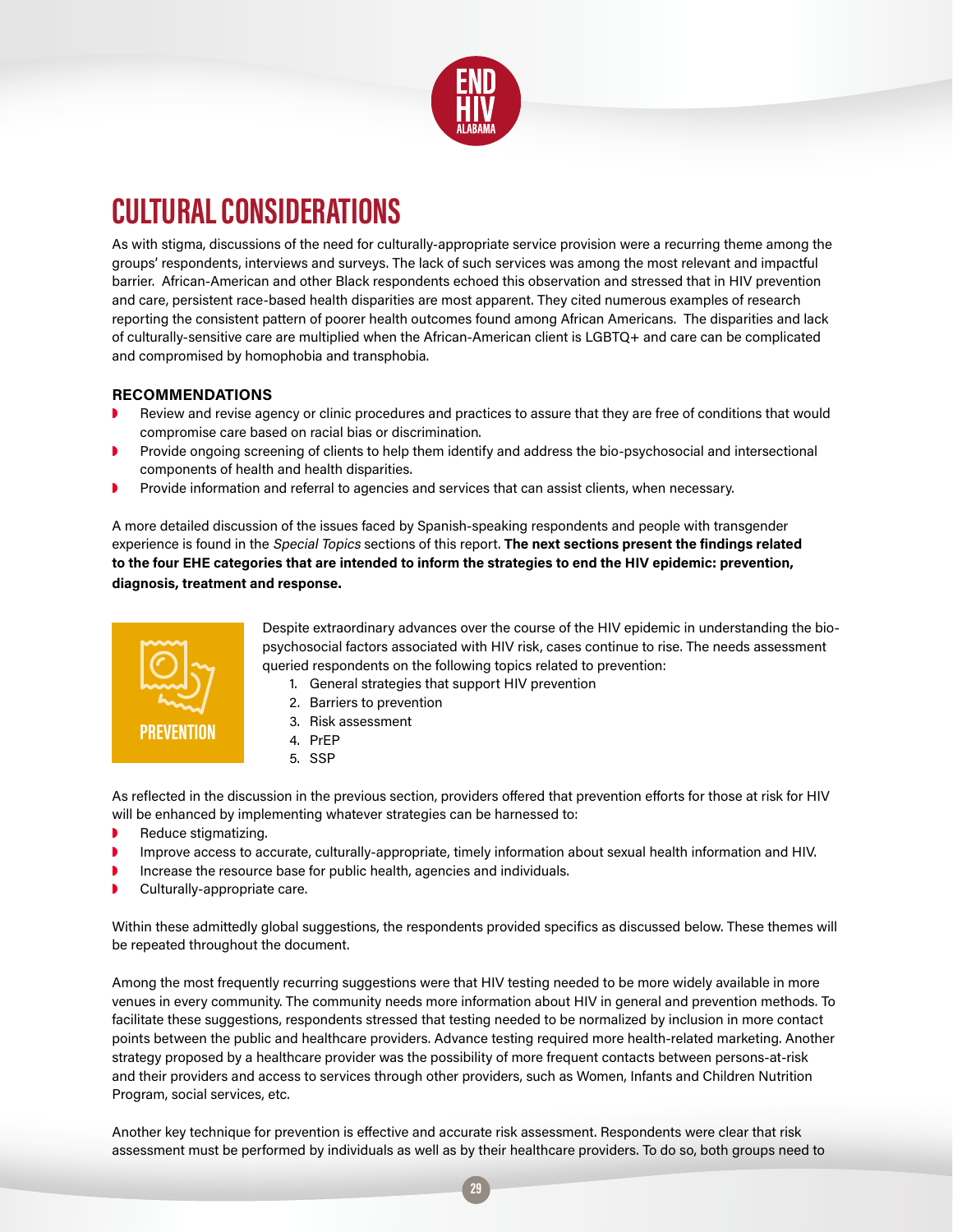

be armed with accurate information. In the discussion of Recurring Themes above, a physician noted his concern that clinicians or other service providers might fail to recognize their clients' risk factors and encouraged his colleagues to be more open to initiating risk discussions with patients. That tendency toward underestimating a panoply of factors can fuel risk. These factors include stereotyping, discomfort on the part of clinician or client, and lack of information or misinformation.



The development of PrEP was revolutionary in the prevention of HIV. As shown above, the EHE program focuses on more widespread use of PrEP. Participants were very supportive of PrEP but acknowledged that, despite its effectiveness as an HIV prevention, its use in Alabama is far less than what the need would predicate. The consistently expressed opinion of the participants is that PrEP eligibility criteria should be expanded. In addition, they advocated for more availability of both screening and prescribing. They were particularly interested in supporting community healthcare providers incorporating HIV risk assessment, PrEP eligibility screening and prescribing into their scope of practice.

Participants determined that those most at-risk are not sufficiently aware of PrEP. Such targeted information would greatly enhance risk assessment and screening by both individuals and their healthcare clinicians. Further, wellinformed clients are often the first line of encouragement for PrEP use screening in their partners. Even when the information is available, there are too few options for receiving PrEP and concomitant support to those at-risk. Once again, there are egregious disparities by region and among those with limited resources. To address these situations, ADPH collaborates with communities and has created PrEP information interventions, but they are limited.

Respondents pointed out with optimism that messages promoting PrEP are more prevalent on mass media and social media. However, they want to encourage content producers to create images and messages that would enable a broader group of people to recognize that they may be appropriate PrEP clients. Further, they noted that there is not currently an effective referral network, nor is there an adequate number of PrEP providers.



Opinions about the SSP varied greatly among respondents. Several were unaware of its existence; however, they acknowledged the potential benefits when they learned of the program's details. There was general agreement that while not impossible to implement in Alabama, services could not currently be provided legally.

Misinformation about SSP and the complex factors associated with substance use were cited as significant barriers to adoption of the program. Despite the belief that SSP would be difficult to implement in Alabama, participants recommended several options to advance the

program. Not surprisingly, the theme of "stigma reduction" was repeated in this context. This time, the details were expanded to include a plea for a better understanding of substance use.

Respondents who supported SSP did so adamantly. They suggested better alliances with agencies providing substance use disorder treatment and community information programs to improve acceptance. They stressed the importance of coordinated efforts for advocacy and political action. Finally, respondents pointed out that an essential benefit of SSP is harm reduction, not just for HIV, but for substance use disorder.



Since the appearance of COVID-19, control has been associated with repeated pleas for testing. For the HIV prevention and treatment community, such requests are quite familiar. While many options for HIV testing exist, participants reported that the community-at-large is often unsure about where they can be tested, when it is appropriate, and if they had been tested. Participants said that some clients believe inaccurately that HIV testing is part of their routine primary or gynecological care, for example. They reported that the client often requests an HIV test and that those requests are sometimes met with clinician skepticism, as discussed in the Risk Assessment section.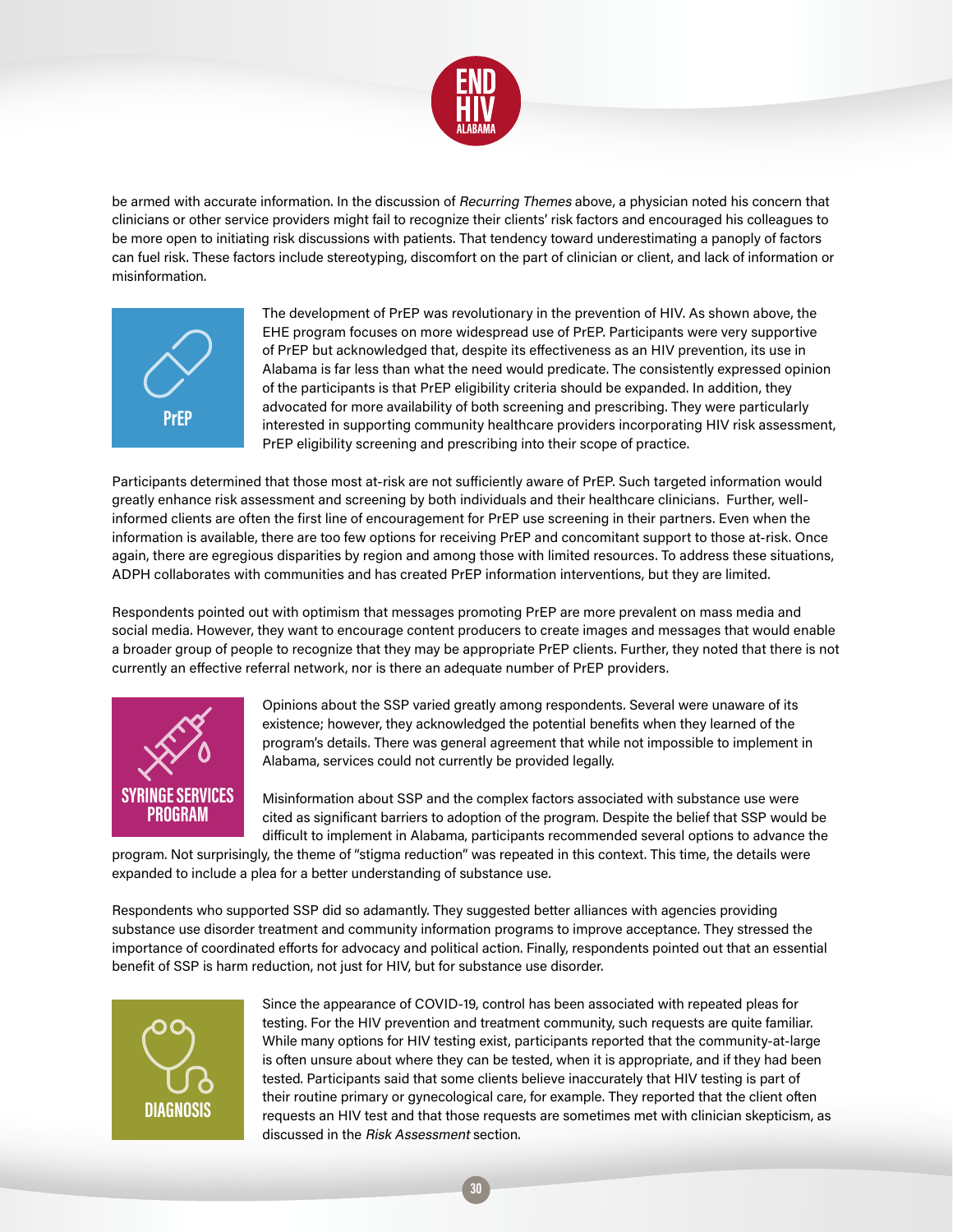

The respondents nearly universally and enthusiastically endorsed opt-out testing as a strategy for improving knowledge of HIV status. They frequently cited the usefulness of opt-out for normalizing, thus somewhat destigmatizing and reducing fear of an HIV diagnosis and improving testing rates. Despite the enthusiasm, the opt-out testing is far from standard procedure in Alabama. The organizational aspects of a clinic determine how clinicians communicate with clients. If it is not routine in the provision of care, some clinicians may experience discomfort in broaching the topic of sexual health.

From the perspective of the client, barriers to opt-out testing are essentially those discussed throughout this document. While opt-out testing may help normalize it and with proper information may improve its acceptance, financial considerations may interfere with the program's success. When discussing the availability of testing, participants agreed that access to testing is determined by location, with many rural areas being underserved. In addition to the barriers already presented here, they listed others to accessibility that most affect rural parts of the state, including number of sites, location of sites, transportation and actual or perceived costs.

Respondents offered that, depending on region, several different venues for testing were available, including health departments, ASOs, clinics, hospitals, campus health centers, drop-in centers, community medical practices, and CBOs. Despite this, they conceded that need exceeds access. Along with the need for an increased number and variety of testing sites, respondents emphasized the importance of outreach to inform potential clients of testing availability and facilitate its accessibility.

To determine how HIV screening might be more acceptable to the community, survey participants were asked what motivated them to seek out testing. In addition to the in-depth discussion of testing within this document, these responses can provide further information about how to best tailor health messaging to those at-risk.

Having unprotected sex with a person whose status was unknown was the most commonly cited motivation for survey respondents' testing. Testing at a hospital ER was the most frequent testing site for those who responded to the Spanish survey. While that might be an interesting finding, it is important to be cautious in extrapolating those findings beyond this analysis due to the small sample size.



Except for prevention, one of the most critical details the HIV-related messaging must promote is the importance and efficacy of ART and related HIV medical and ancillary care. ART equals hope for a relatively healthy life and the possibility of greatly reduced transmission of the virus to another person. But, like PrEP, universal access and use of ART are goals yet to be realized. The HRSA outcomes require an emphasis on rapid initiation of care and viral suppression by continuing care.

Survey respondents were asked about their transition to HIV care following their diagnosis. Half of the respondents in both groups indicated that they were given information (50 percent, N=33 English; 52.2 percent N=12 Spanish). Nearly three-quarters of the Spanish-speaking respondents (69.6 percent, N=16) were given an appointment to care at diagnosis, as were 43.9% (N=29) of the English speakers. For 20 percent (N=19) of the entire group, both information and an appointment were provided. Just over 10 percent of both groups were accompanied to their first appointment by a clinical staff member or peer.

The financial barriers discussed in each section of this document are relevant in considering both starting and continuing treatment. For English speakers, the rate of un-insurance plummeted from 39.4 percent at diagnosis to 4.4 percent at the time of the survey. That change seems to be related to more use of Medicaid and Medicare.

Psychosocial factors, beyond what has been presented about stigma and misinformation can be most acute at diagnosis. Fear of what it means to have contracted a potentially serious condition was mentioned as a barrier to starting and maintaining treatment by many focus groups and survey respondents. Clients, they reported, share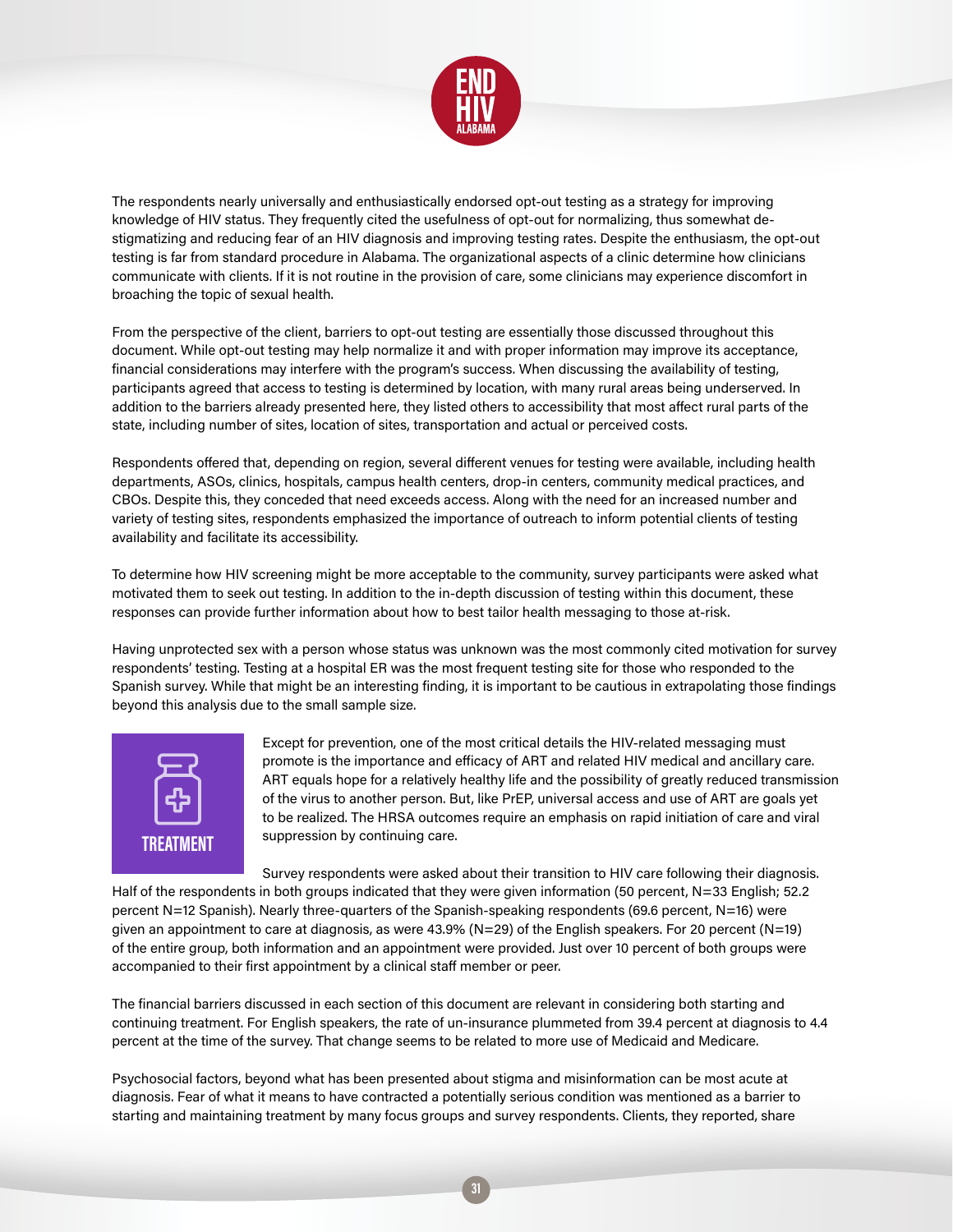

concerns about illness, shame, loss, loneliness and repeatedly and very poignantly, how an HIV diagnosis will affect their current relationships or ones they have yet to build.

To meet the goal of assuring that all PWH in Alabama receive the needed medical care, it is essential that services in rural areas be expanded. The factors presented already persist when considering access to treatment. Focus group and interview respondents suggested as they discussed PrEP, that one way to do that would be to deploy community primary care clinics as treatment sites.

But even current ASO and other HIV providers face challenges in offering their clients the range of services they consider the standard of care. Clinic logistics, availability of reimbursement and funding streams, and adequate staffing are among the challenges. Despite these and other challenges, providers have managed to create systems to remove barriers to care that their clients might face. The survey respondents rated the ease with which they could avail themselves of medical treatment and ancillary services.

Respondents in focus groups and interviews noted that while Alabama did not have an adequate number of treatment sites for ART, they were very encouraged by the patient outcomes for those they could reach. The barriers to ART are the same ones previously encountered, as are most of the facilitating factors. The providers who offered specifics indicated that the out-of-care rates in their practices varied between 5-10 percent annually, though about 3-5 percent will re-engage, a process one clinician referred to as the "churn phenomenon."

Respondents acknowledged that their agencies deploy a range of options to re-engage clients. As they learned from creating strategies for initiating client care, personalized and consistent contact with clients is essential. The information gathered from these contacts assists the clients and builds the data needed to determine best practices.

The information collected also reveals the challenges that clients face. Their needs are assessed, and they are encouraged with inventive means that help meet those needs. It was compelling how often and how intensely respondents stressed the importance of staff reaching out to clients individually and customizing the type and frequency of contact. From that, they can create a re-entry plan that most often entailed interventions beyond those usually within the scope of medical care. Many of the agencies that respondents represented enact systems for quickly tracking clients who are "no-shows" and try to assess and address reasons. Flexibility and timeliness were key. The importance of statewide and ADPH facilitated tracking was also discussed as critical to improving the efficiency and efficacy methods for keeping clients engaged. Supporting the interviews' findings, survey respondents reported which services were helpful for them to stay in care. For both groups, the interaction with providers (medical care) was the most important factor in maintaining care. Access to medications and the need to meet with clinicians to continue prescriptions may also contribute to maintaining care.



In the context of EHE, Response refers to the development and implementation of public policies that will, over time, facilitate the elimination of HIV infections. For this iteration of EHE, the emphasis for public policy is improving surveillance and response to HIV clusters.

ADPH has been diligent in assuring that HIV prevention and treatment providers and their clients were integrally involved in every phase of the planning process that will generate a strategic plan to address the EHE goals. Further, particular attention has been paid to assure that the participants represented as inclusive a group as possible.

Consistently, respondents reported that the overhauling of the data systems associated with testing results, clusters and outbreaks was essential. They focused on the need for better statewide coordination of data systems that disseminated various data points. The lack of timeliness of data was also a concern for respondents. They tied that concern to the need for more local capacity for data access and analysis that could then be reported to a more centralized data system.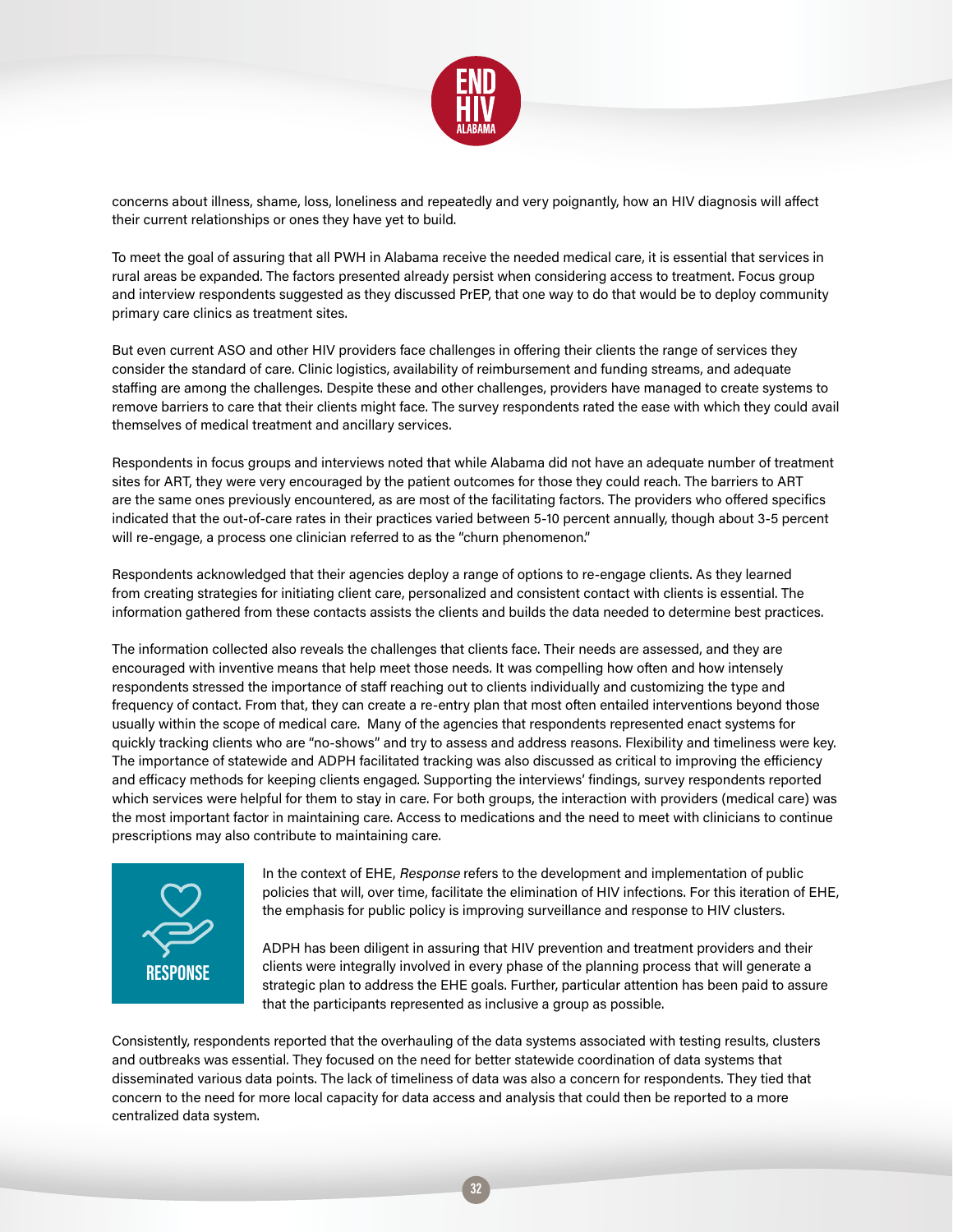

# **SPECIAL TOPICS**

Over the course of conducting the needs assessment, several topics emerged that were deemed worthy of additional consideration. As was seen in the "Themes" section, these topics infused several sections but warranted review beyond those targeted discussions. **These Special Topics include molecular HIV surveillance, unique challenges faced by Latinx people and unique challenges faced by people with transgender experience.** 

### **CONSIDERATION OF MOLECULAR HIV SURVEILLANCE**

During the discussion of "Response" at one of the EPC meetings, members were notably concerned about the proliferation of molecular surveillance. The responses ranged from expressions of vague discomfort to strident objections. To assure that this needs assessment might be a comprehensive reflection of community issues as possible, a focus group was scheduled to elicit participant thoughts on molecular surveillance. Generally, most service providers were at least moderately supportive of implementation of molecular HIV surveillance. They were clear about the potential benefits of the method, specifying its use in effective and rapid identification of clusters and capturing possible drug resistance in strains of HIV.

Underpinning all concerns was the fact that HIV status can lead to criminal prosecution in Alabama. With that information, objections centered around a stated mistrust of how data might be used. Respondents feared violations of privacy and worried that there had been inadequate transparency of how data might be used. The concerns were reported to be a concern for transgender persons, also. The mistrust was based on what is perceived as the history of data collection about PWHs and a lack of understanding within that community how data collection benefits them. The key to acceptance of molecular HIV surveillance among clients is a combination of accurate information about the value of molecular HIV surveillance from trusted sources and community involvement in the development and implementation of policies related to molecular surveillance.

### **CHALLENGES FACED BY LATINX PEOPLE**

As would be expected, anti-immigrant public policies and political rhetoric can be, at the very least, inhibiting to Spanish-speaking individuals seeking care. The report repeatedly mentions the need for information and cites misinformation challenges as major hurdles in combatting HIV. Nowhere is that truer than for those with limited English language skills. Language barriers can exist in every facet of HIV education, prevention, and treatment. Lack of information resources can exacerbate cultural-based fears, stereotyping, and stigma. These can result in consequences that are medical and psychosocial.

Any of the barriers that might be present, whether language differences, misinformation, cultural misunderstanding, or resource limitation, can impact specifics of care and prevention.

Personal risk assessment is enhanced by culturally-directed information, and participants offered several strategies for improving access.

Respondents were also queried about how the members of their community learn about HIV to best determine their risk and about the actions necessary to prevent HIV. They indicated that there is quite a bit of reluctance to find out about HIV. To counter this, they requested that healthcare providers offer general HIV education and PrEP specifically more often while acknowledging the challenge in that. They stressed that Latinx persons who present for care need be met by someone to whom they can relate in language and hopefully in culture. Peer mentors appear to be key.

When asked about PrEP, respondents reiterated what others have said—that in addition to normalizing and information, partner communication is an essential feature for acceptance. The respondents characterized partner discussions about HIV status and PrEP as important for reasons that they framed as relational and responsible.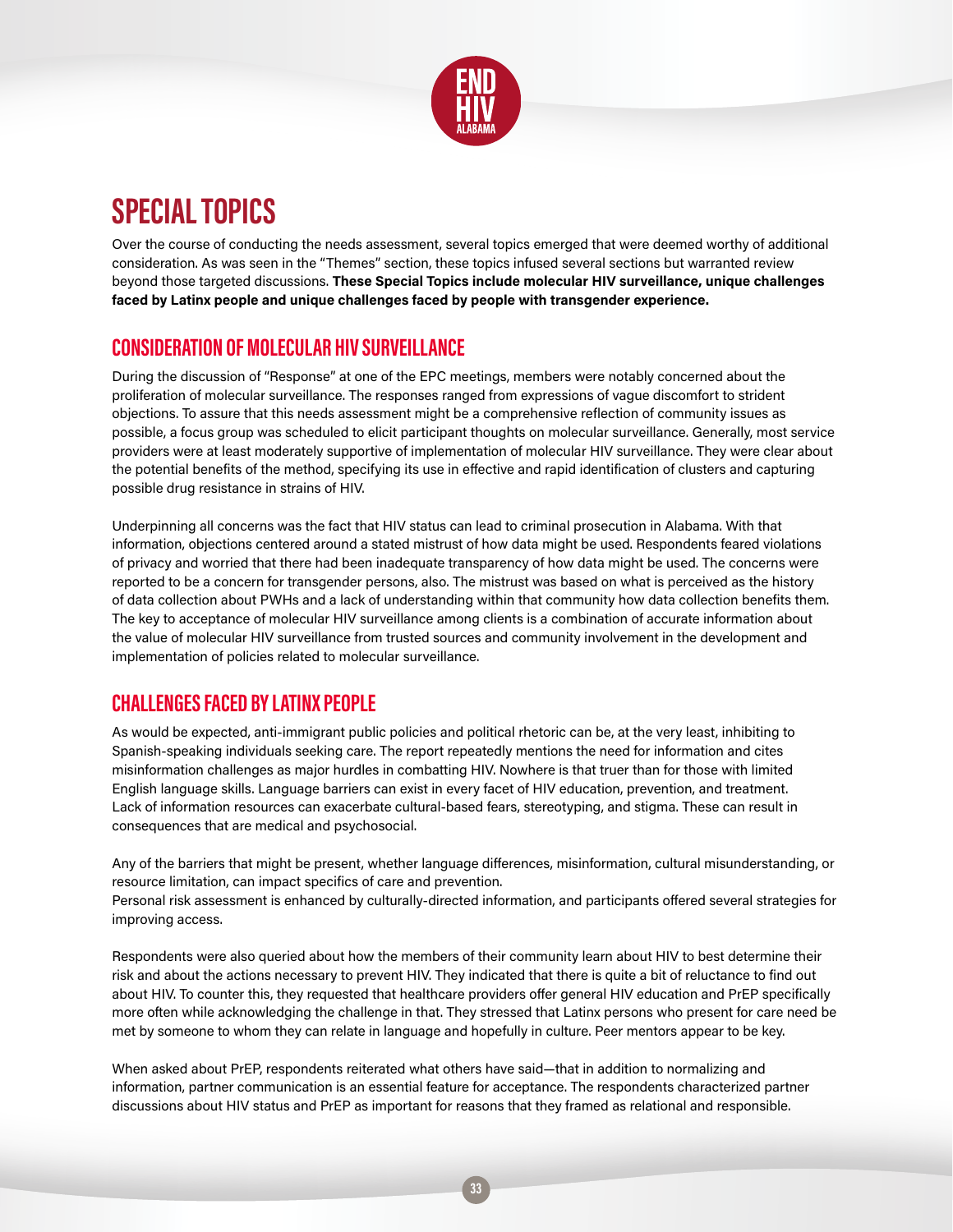

### **SUMMARY OF NEEDS FOR LATINX CLIENTS**

- Culturally-competent care
- ◗ Culturally-appropriate information
- Elimination of barriers caused by immigration status
- Interpretation and translation services
- Latinx peer mentors
- Latinx healthcare and mental healthcare providers

### **UNIQUE CHALLENGES FACED BY PEOPLE WITH TRANSGENDER EXPERIENCE**

Despite assiduous outreach efforts by service providers and advocates to transgender identified people, the team could not sufficiently recruit potential respondents to complete the survey. With the assistance of EPC, a group of transgender women agreed to participate in a focus group to discuss their experiences in securing healthcare in general and HIV prevention and treatment services. The six trans-identified women, including the facilitator, who met were not only very forthcoming in their individual responses but also validated each other's narratives as they were expressed.

People with transgender experience tend to encounter the barriers to care that have been discussed earlier. They can be beset with financial obstacles, be underinsured or uninsured, for example. Several other themes were posited and affirmed by the participants when considering their healthcare: gender-affirming care, stigma, client priorities and, health promotion practices.

The minimum standard of care for trans-identified persons should be gender-affirming care, the participants asserted. They requested that this start from the first moments of contact and includes assuring use only of a chosen name, asking about appropriate pronouns, and making no assumptions about physiological features. It also presupposes that providers be sufficiently comfortable treating people with transgender experience. The women of trans-experience noted that it often falls on them to ask for that care and educate providers on how to deliver it.

Participants opened the session by noting that people with transgender experience are among the most underrepresented communities in every phase of society. Representation has a very concise meaning in the context of healthcare. Gender-affirming care further assumes that clients are three-dimensional beings whose medical needs include gender care but extends beyond that. The clients who need hormone treatment reported frustration at how few physicians were available to them.

Participants were vehement in their assertions that more than the other communities discussed previously in this report, trans-identified persons face stigma that is pervasive and intense. They noted that they confront stigma in every aspect of their lives but were especially disheartened that they often define their healthcare in that context. That they were also transwomen of color enhanced the likelihood of being stigmatized.

The respondents were most adamant in relating how often they felt stigmatized because of the stereotyping that is sometimes associated with transgender identities. They felt that they were characterized in aggregate and not as individuals with specific features and specific needs. They expressed great offense that they felt that they were at times sexualized and not consistently seen as women with a range of competencies, experiences, and needs. They related numerous experiences where HIV client education and prevention messaging seemed geared more to MSM than them. They also cautioned that providers should not make assumptions about their transition status without confirmation of it.

The discussion about PrEP revealed participant attitudes that ranged from supportive through ambivalent to opposed. Those who were supportive of PrEP promotion to women with transgender experience acknowledged PrEP's effectiveness but also stressed that marketing to transwomen was inadequate and offered recommendations. Those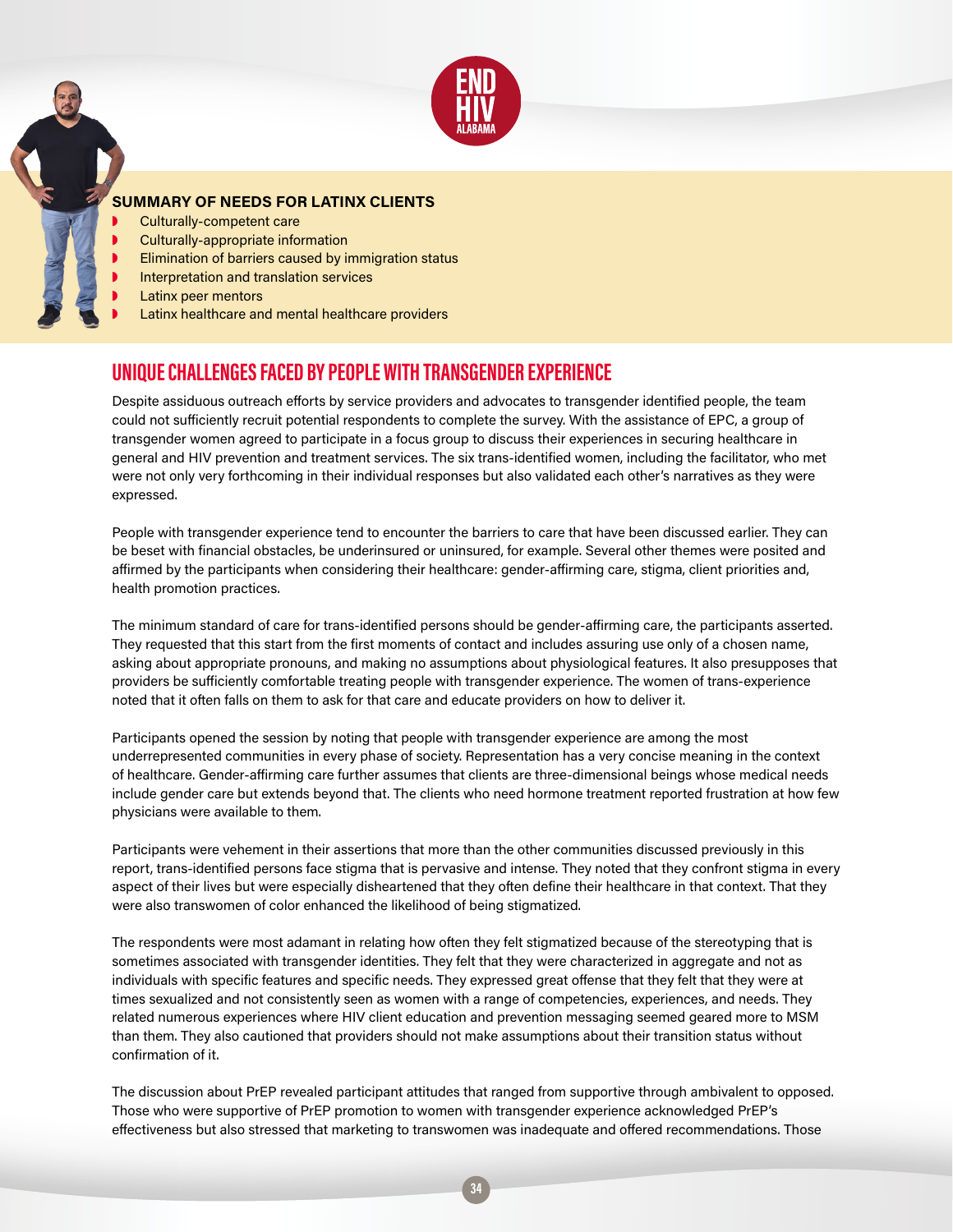

who were ambivalent about or opposed to PrEP despite noting the benefits prioritized those far below their concerns about what they believed were risks of potential interaction between PrEP and hormone treatment. The CDC indicates that more research is needed to address that potential. Participants who were skeptical about PrEP believed that they are not being given adequate or accurate information about PrEP, as well as ART and hormone therapy interactions to make reasoned decisions. They were unsure about the direction of the potential drug interactions, and in their reported experiences, the topic was not addressed when they were encouraged to initiate or maintain PrEP.

As research continues to explore the potential for pharmacological interactions, the psychological impact of care should also be considered. It is apparent that for trans-identified women to truly make the most informed decisions, their priorities must frame all conversations about prevention, treatment, and care, particularly when PrEP or ART may be indicated.



Participants were asked if some practices or policies allowed trans-identified women to maintain HIV treatment. Their responses reflected facilitating experiences and those that resulted in frustration. The respondents noted that some of the difficulties of staying in care for HIV are related to finances. They reiterated that though their gender-related care is a core priority, they want to be treated more comprehensively. They were particularly clear about the importance of believing their clinicians are hearing them.

#### **SUMMARY OF NEEDS FOR CLIENTS WITH TRANSGENDER EXPERIENCE**

- Gender affirming care
- ◗ Prevention and treatment information that is relevant to their context
- Elimination of barriers caused by transphobia or lack of experience
- ◗ Care that combines gender care with HIV prevention and treatment
- Peer mentors and staff who are transgender-identified
- ◗ Healthcare and mental healthcare providers who are trans-identified or competent in treating clients with transgender experience.

### **IMPACT OF UNSTABLE HOUSING ON PWH AND PEOPLE AT-RISK FOR HIV**

It is hardly a revelation to suggest that unstable housing and homelessness create intersectional difficulties that put those experiencing them at serious risk for HIV exposure and particularly challenged if attempting to secure the care that HIV necessitates. Further, the risks faced are bi-directional—PWH are at higher risk of housing insecurity and homelessness and those beset by housing issues are at higher risk of contracting HIV.

Research has shown that poverty is the most highly associated factor leading a person to be housing insecure or homeless. Too often corollary factors, such as stigma, mental illness, physical disability, history of incarceration, systemic racism, and other discriminatory ideologies are embedded with their own widespread stigmatizing attributions. Obviously, compromises to the ability to meet basic needs can increase the incidence of participation in risky behaviors, from survival sex work or drug-related transactions.

Insecure housing can exacerbate pre-existing mental illness or new-onset mental illness brought about by the situation. Debilitating levels of depression or anxiety, for example, can be not only precursors to housing insecurity and homelessness, but also a result of these destabilizing and fear-laden situations. Maintaining HIV prevention practices, even if they are known, under these conditions, can seem impossible. Few events could be more disruptive under these conditions than a diagnosis of HIV.